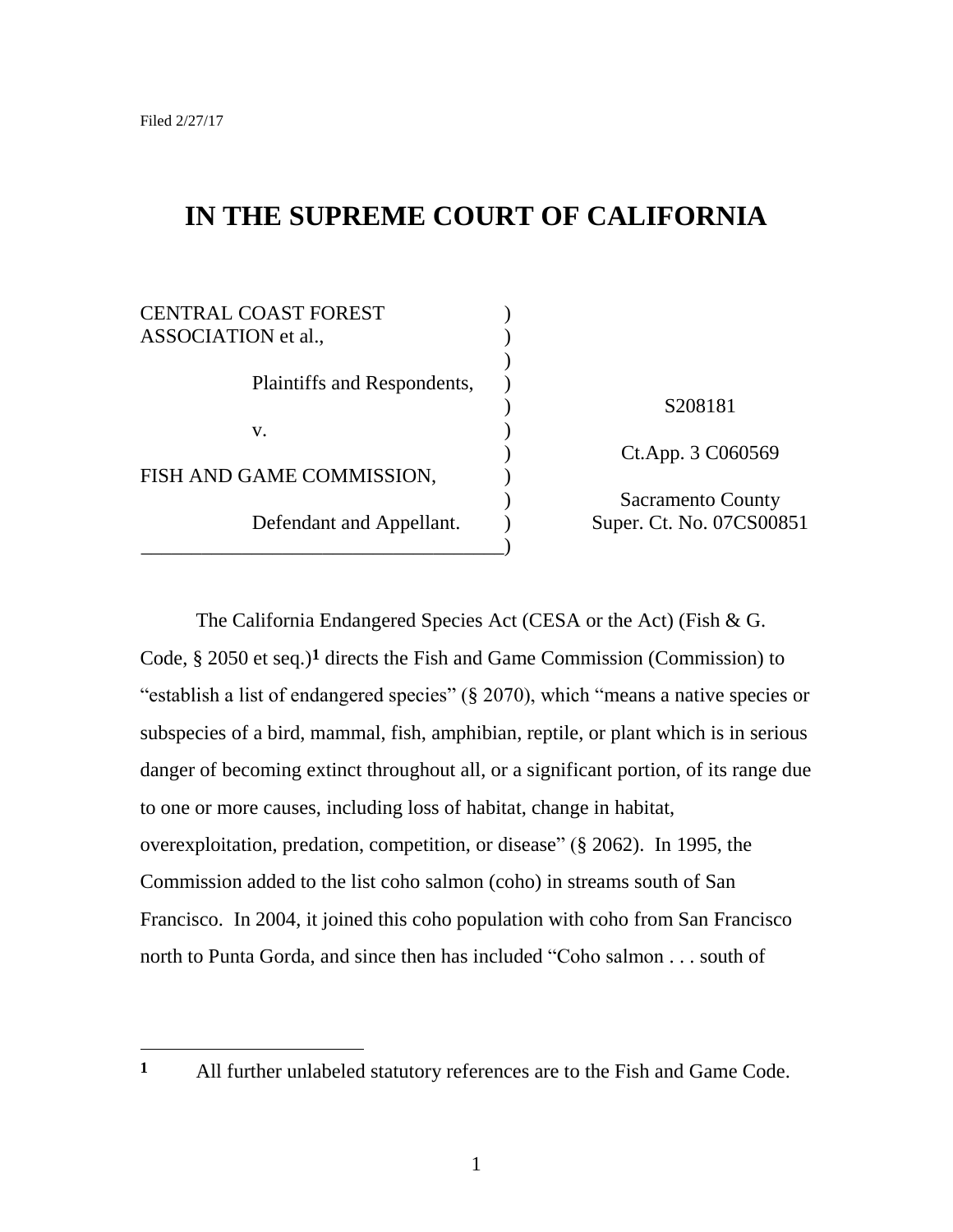Punta Gorda (Humboldt County)" in its list of endangered species. (Cal. Code Regs., tit. 14, § 670.5, subd. (a)(2)(N).)**2**

In this proceeding, plaintiffs and respondents Central Coast Forest Association (Central Coast) and Big Creek Lumber Company (Big Creek) (collectively "plaintiffs") filed a petition asking the Commission to "redefine the southern boundary of [its coho listing] to exclude coastal streams south of San Francisco, effectively delisting coho salmon south of San Francisco from the register of endangered . . . species." They asserted that, because these fish were "artificially introduced" into the area and have since been "hatchery maintained," they are not "native" within the meaning of CESA and "do not qualify for listing." The Court of Appeal did not reach the merits of plaintiffs' argument, holding that the petition failed for a procedural reason: it attacked the Commission"s final listing decisions in 1995 and 2004 as having no basis, and "a petition to delist a species may not be employed to challenge a final determination of the Commission."

Consistent with the Commission"s concession that the Court of Appeal erred, we reverse. We remand the matter to the Court of Appeal for consideration of the petition"s merits, rather than address them here in the first instance.

#### **FACTUAL, PROCEDURAL, AND STATUTORY BACKGROUND**

CESA implements "the policy of the state to conserve, protect, restore, and enhance any endangered species or any threatened species and its habitat." (§ 2052.) These species, the Act declares, "are of ecological, educational, historical, recreational, esthetic, economic, and scientific value to the people of

 $\overline{a}$ 

**<sup>2</sup>** All further unlabeled references to administrative regulations are to title 14 of the California Code of Regulations (Regulations).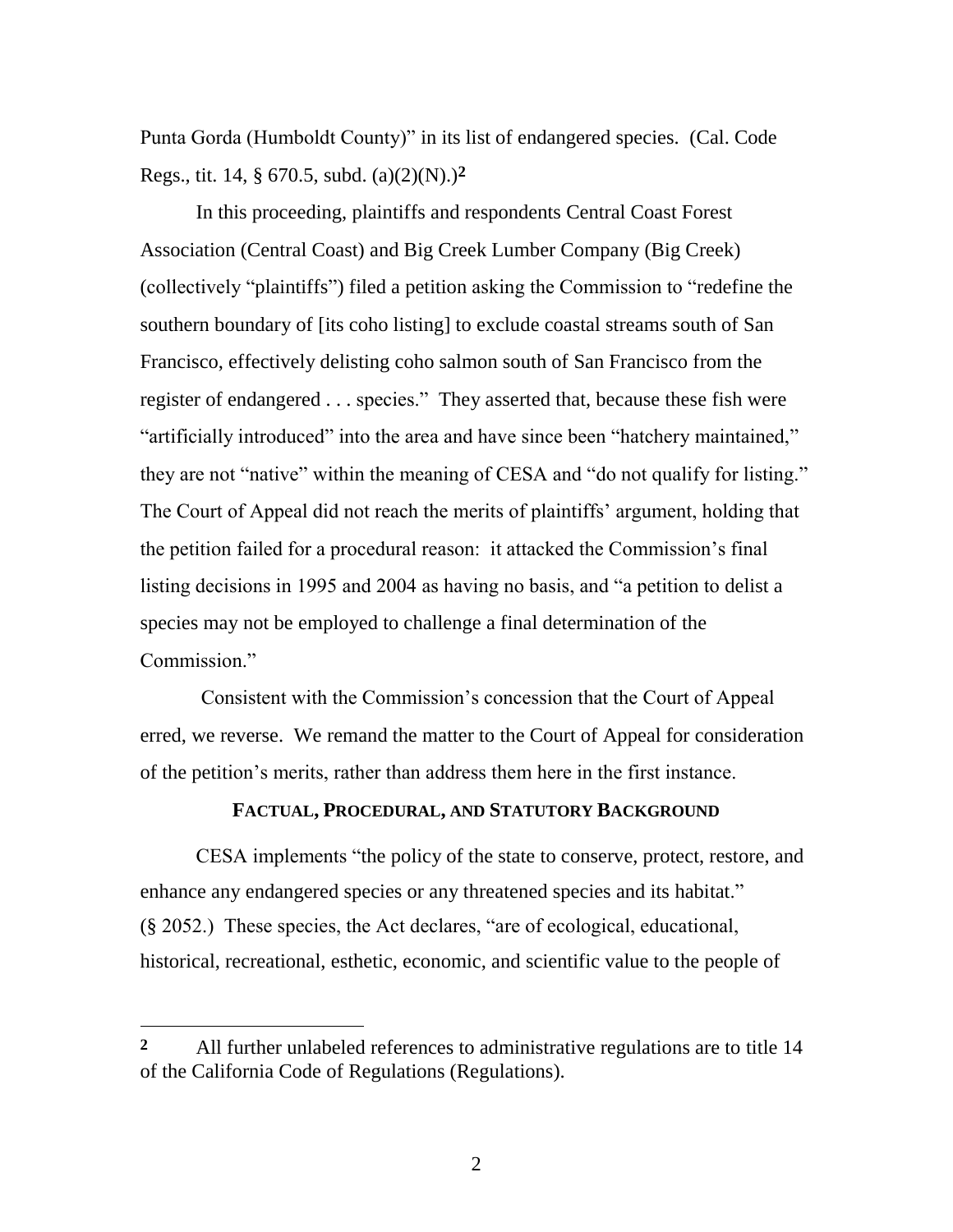this state, and the conservation, protection, and enhancement of these species and their habitat is of statewide concern."  $(\S 2051)$ 

Under CESA, "a native species or subspecies" qualifies as "endangered" if it "is in serious danger of becoming extinct throughout all, or a significant portion, of its range due to one or more causes, including loss of habitat, change in habitat, overexploitation, predation, competition, or disease." (§ 2062.) A "native species or subspecies" qualifies as "threatened" if it is "not presently threatened with extinction," but "is likely to become an endangered species in the foreseeable future in the absence of . . . special protection and management efforts." (§ 2067.) It is the Commission"s duty to "establish a list of endangered species and a list of threatened species," and to "add or remove species from either list if it finds, upon the receipt of sufficient scientific information . . . that the action is warranted." (§ 2070.) The Commission"s list of endangered and threatened species appears in section 670.5 of title 14 of the California Code of Regulations.

Any "interested person may petition the [C]omission to add a species to, or to remove a species from" these lists. (§ 2071.) A multi-step process exists for processing these petitions. First, the Department of Fish and Game (Department), upon a referral from the Commission  $(\S 2073)$ , "evaluate [s] the petition on its face and in relation to other relevant information the [D]epartment possesses or receives," and prepares a "written evaluation report" that includes a recommendation as to whether the Commission should "reject[]" the petition or "accept[] and consider[]" it, depending on whether "there is sufficient information to indicate that the petitioned action *may be* warranted." (§ 2073.5, subd. (a). italics added.) During this evaluation, any "person may submit information to the [D]epartment relating to the petitioned species." (§ 2073.4, subd. (a).) Second, the Commission, after "consider[ing] the petition, the [D]epartment"s written report, [and] written comments received," determines whether the petition "provides sufficient information to indicate that the petitioned action *may be* warranted." (§ 2074.2, subd. (e)(1) & (2), italics added.) Upon finding that the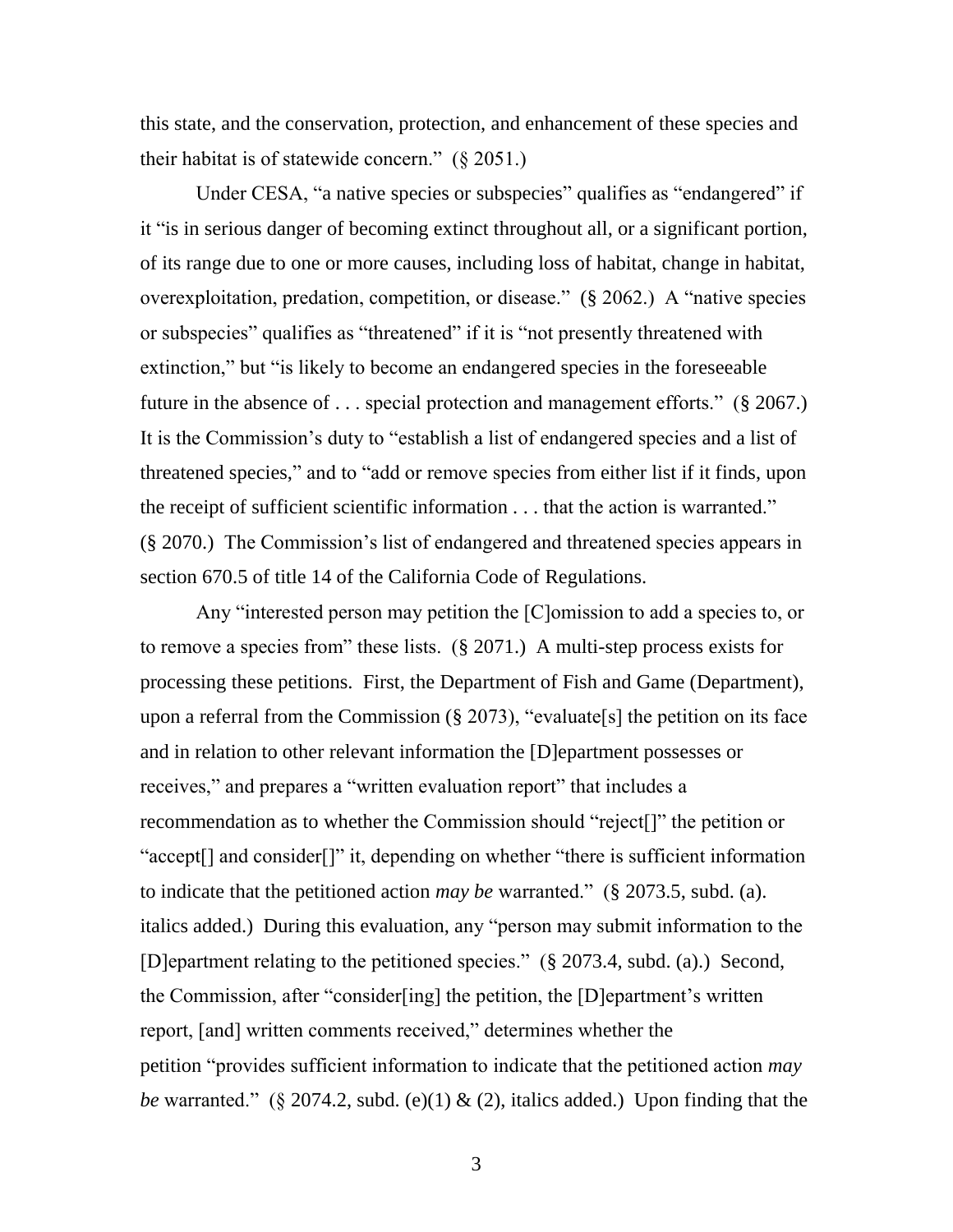petition does not provide such information, the Commission rejects it. (§ 2074.2, subd.  $(e)(1)$ .) Upon finding that the petition does provide such information, the Commission "accept[s]" it "for consideration."  $(\S 2074.2, \text{subd. (e)}(2))$ . Third, as to an accepted petition, the Department then conducts a more comprehensive "review of the status of the [petitioned] species" and produces a written report, "based upon the best scientific information available to the [D]epartment, which indicates whether the petitioned action *is* warranted." (§ 2074.6.) Finally, after receiving the Department's report, the Commission determines whether the petitioned action "is warranted" or "is not warranted." (§ 2075.5, subd. (e).)

In December 1993, the Commission received a petition "to list the coho salmon populations south of San Francisco Bay . . . as a threatened species" under CESA. In June 1995, the Commission found that the information in the petition "warrant[ed] listing that species as endangered" instead of only threatened. It subsequently amended Regulations section 670.5 to declare "Coho salmon . . . south of San Francisco Bay" to be an endangered species. (Regs., § 670.5 former subd. (a)(2)(N); Register 95, No. 48 (Dec. 1, 1995).)

In July 2000, the Commission received a petition to list coho salmon "North of San Francisco Bay" as an endangered species. In August 2002, the Commission divided this population into two geographical groups, finding that coho "north of Punta Gorda" were a "threatened" species and that coho "north of, and including San Francisco Bay to Punta Gorda" were an "endangered" species. As authorized by section 2114, the Commission postponed amendment of its regulations to reflect these findings pending the Department"s preparation of a "recovery strategy." (Former § 2114, as amended by Stats. 2013, ch. 387, § 12.)

Plaintiffs then attacked the listing of coho south of San Francisco on two fronts. Beginning in December 2003, Big Creek, in connection with the recovery strategy the Department was developing, submitted several memoranda to the Commission arguing that coho south of San Francisco "do not meet the criteria to be protected as endangered" because they "are exotic to," and "cannot survive in,"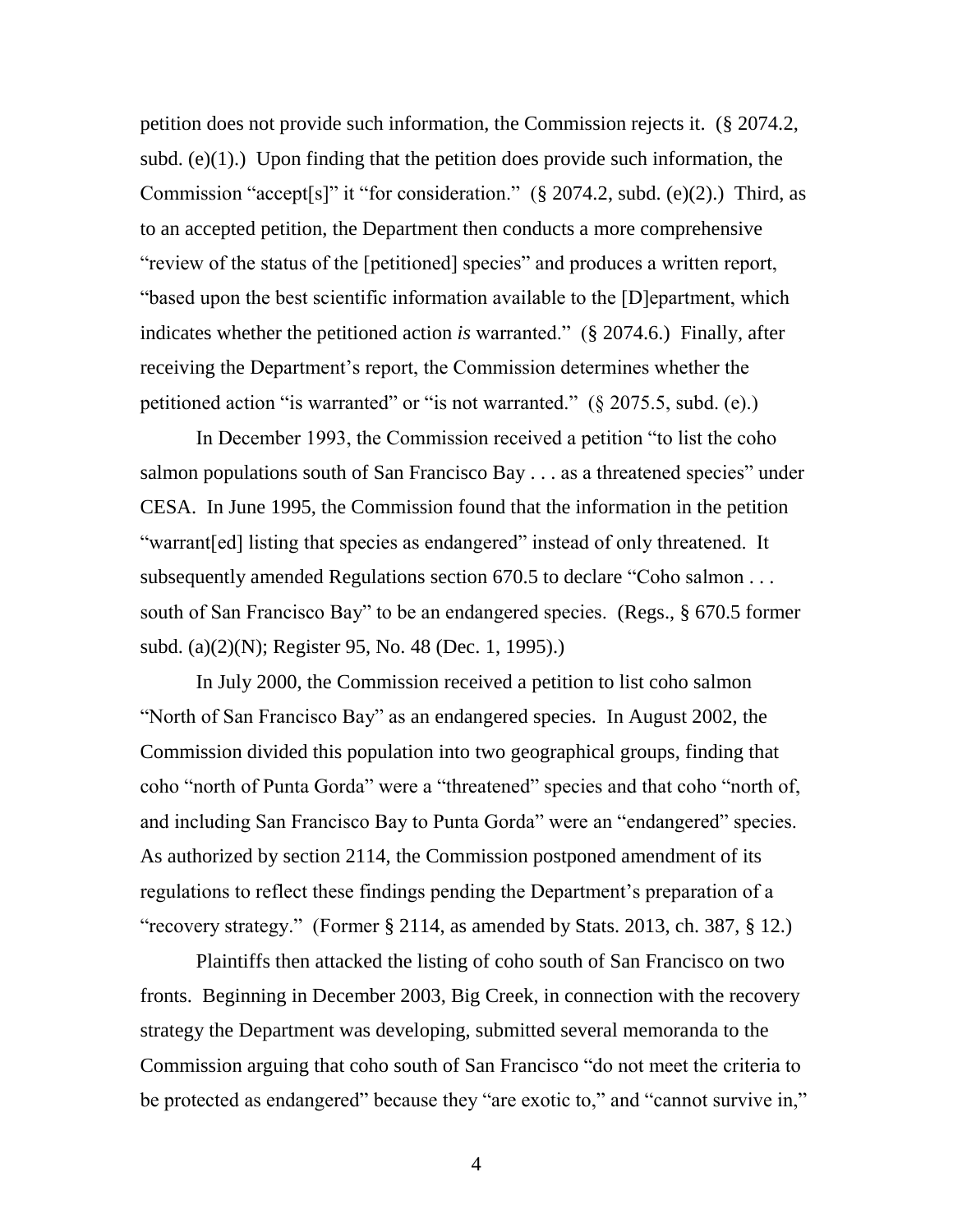that area and "will eventually succumb to natural stochastic events without hatchery support." Separately, on June 17, 2004, plaintiffs jointly filed the petition at issue in this case, which asked the Commission "to redefine the southern boundary of the Central California Coho Salmon [listing] so as to exclude (delist) coho salmon in all streams south of San Francisco." Plaintiffs' various submissions cross-referenced these separate attacks. The petition here at issue noted that "[s]ome of the information" it contained "ha[d] previously been conveyed to [the] [C]ommission" in a December 2003 communication addressing the Department"s "Recovery Strategy." By separate letter submitted in connection with the recovery strategy, Big Creek highlighted its filing of the petition in this case and stated that the petition was based on "previously unconsidered scientific and historical evidence show[ing] that the legal standard for listing" coho south of San Francisco as an endangered species "ha[d] not been met."

In August 2004, the Commission voted to amend Regulations section 670.5 to reflect its 2002 decision to add coho north of San Francisco to the lists of endangered and threatened species. In the amended regulation it later published, it combined previously listed coho south of San Francisco with newly listed coho north to Punta Gorda, collectively designating "Coho salmon . . . south of Punta Gorda (Humboldt County)" as an endangered species. (Regs., § 670.5, subd.  $(a)(2)(N)$ ). It separately listed "Coho salmon . . . from Punta Gorda (Humboldt) County), California to the northern border of California" as a threatened species. (Regs., § 670.5, subd. (b)(2)(E)).

About six months later, in February 2005, the Commission, following the Department's report and recommendation, voted to reject plaintiffs' petition in this case. The next month, it issued a written finding that "the petition did not provide sufficient information to indicate that the petitioned action may be warranted."

In June 2005, an action was filed in superior court challenging the Commission"s 2002 listing decisions and its 2004 amendment of Regulations section 670.5. (*California Forestry Assn. v. California Fish & Game Commission*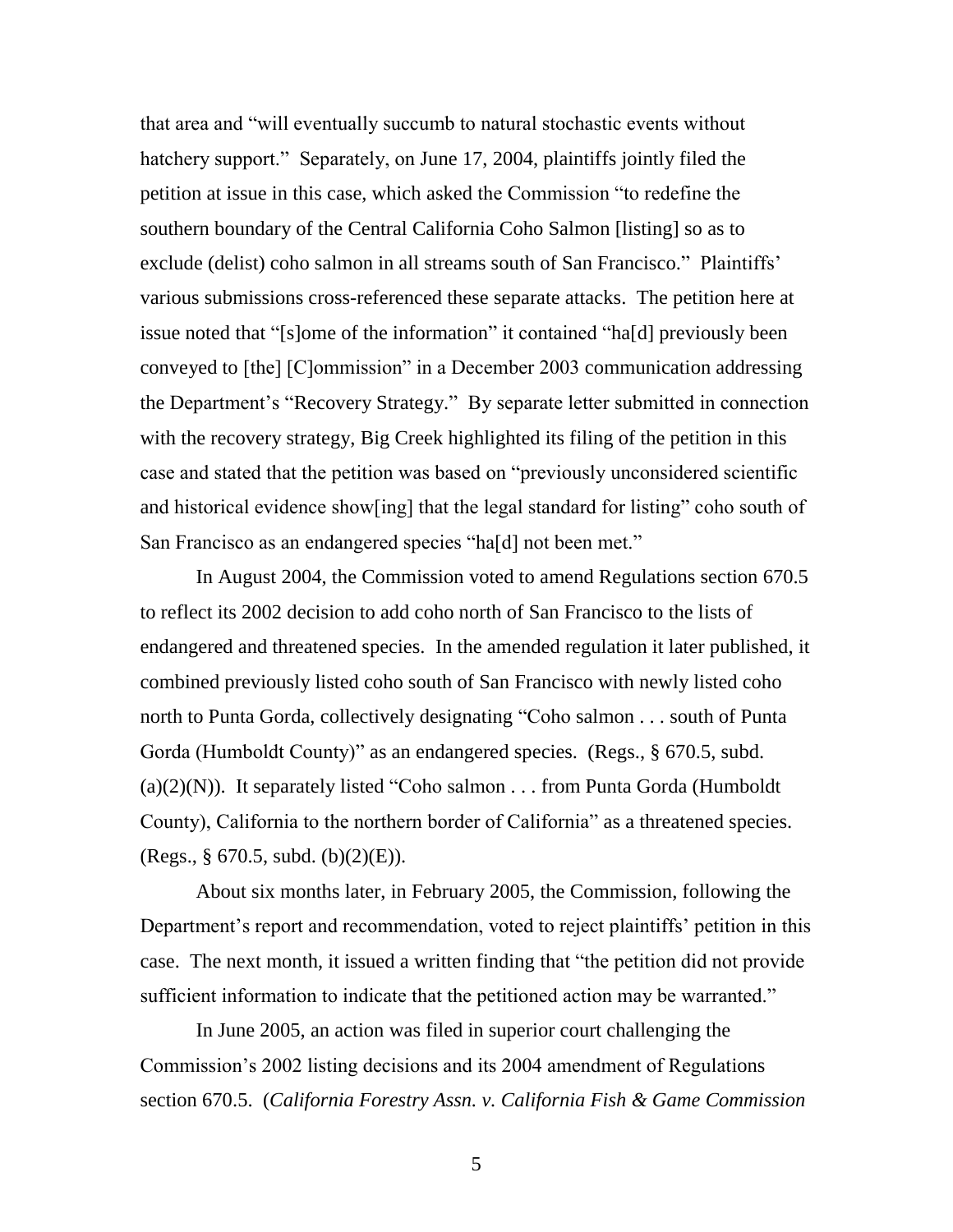(2007) 156 Cal.App.4th 1535 (*California Forestry*).) The superior court rejected that challenge in August 2006, and the Third District Court of Appeal affirmed the superior court's decision in November 2007. (*Id.* at p. 1544.)

Plaintiffs did not participate in the *California Forestry* action. Instead, in late 2005, they filed a separate judicial proceeding challenging the Commission's rejection of their petition. In late 2006, the superior court, concluding that the record and findings were insufficient to support the Commission's decision, granted relief and ordered the Commission to reconsider the petition. The Commission did so in March 2007, again voting to reject the petition. The Commission later issued a formal finding "that the petition did not provide sufficient information to indicate that the petitioned action may be warranted." The Commission found that plaintiffs had provided "little credible evidence . . . regarding the continuing status of coho salmon south of San Francisco" and "no credible evidence" that those fish were " 'no longer threatened.' "

Regarding the focus of plaintiffs' petition — that coho south of San Francisco should be excluded because they "are not native to streams" in that area — the Commission first responded that plaintiffs" argument "misunderstands CESA and its applications to all populations of native species within California." According to the Commission, the term "native species" in CESA"s definition of "endangered species" (§ 2062) does not, as plaintiffs assert, mean "only those species (1) with an uninterrupted presence throughout all of their California range, and (2) never the subject of artificial propagation or restoration efforts." Instead, "[b]oth a plain language reading of the Act and an examination of species already protected under the Act reveals that the "native species" governed by the Act are all species indigenous to California. CESA"s protection extend[s] to indigenous species wherever they occur in California — throughout all or a significant portion of their range. Nor does CESA discriminate between hatchery and naturally spawning populations." Thus, "[e]ven if" plaintiffs "are correct" in asserting that coho south of San Francisco "are derived from hatchery planting" and " "stray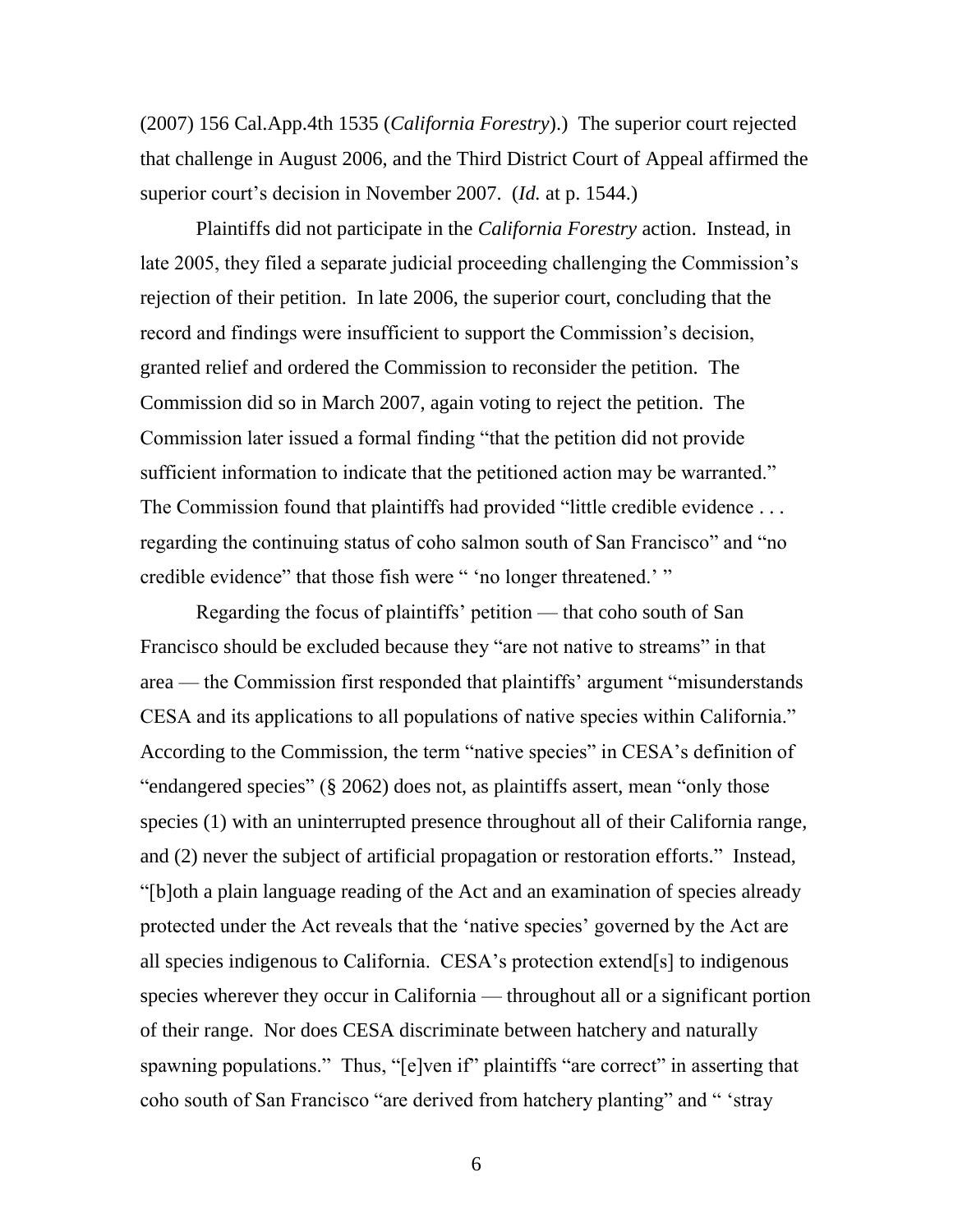spawnings' of fish from north of San Francisco populations," those fish "would represent a range expansion of the species in California and would be subject to the provisions of CESA, regardless of how they got there. Genetic analysis indicates that coho . . . south of San Francisco are clearly part of the large salmonid resources of the State of California. As such, they continue to warrant listing under CESA."

The Commission additionally found that, in any event, "each of" plaintiffs" arguments on this issue was "unsupported by evidence in the record and, in fact, . . . reflect[ed] numerous mischaracterizations of evidence, numerous misstatements of facts, and a strong reliance on speculation and innuendo rather than rational scientific analysis." The Commission then offered a detailed response to plaintiffs' arguments.

Finally, the Commission relied on the rejection of a similar petition that Big Creek had filed to eliminate protection of essentially the same fish population under the federal Endangered Species Act of 1973 (16 U.S.C. § 1531 et seq.) (FESA). In 1996, the National Marine Fisheries Service (NMFS) listed "Central California coast coho salmon" — "consist[ing] of all coho salmon naturally reproduced in streams between Punta Gorda, Humboldt County, CA and the San Lorenzo River, Santa Cruz County, CA" — as a "threatened species" under FESA. (61 Fed.Reg. 56146, 56149 (Oct. 31, 1996).) In 2005, the NMFS changed that listing to "endangered." (70 Fed.Reg. 37192-37193 (June 28, 2005).) In 2003, before the making of that change, Homer McCrary, who signed the petition at issue here as vice president of Big Creek, filed a petition "to redefine the southern boundary of the [federal] Central California Coast" coho listing "to exclude coho salmon populations in the counties (Santa Cruz County and coastal San Mateo County) south of San Francisco Bay." (71 Fed.Reg. 14683-14684 (Mar. 23, 2006).) "This [federal] petition," the Commission observed in its findings, "was in all relevant aspects identical to the petition before the Commission." In 2006, the NMFS rejected the federal petition, finding (1) it "fail[ed] to present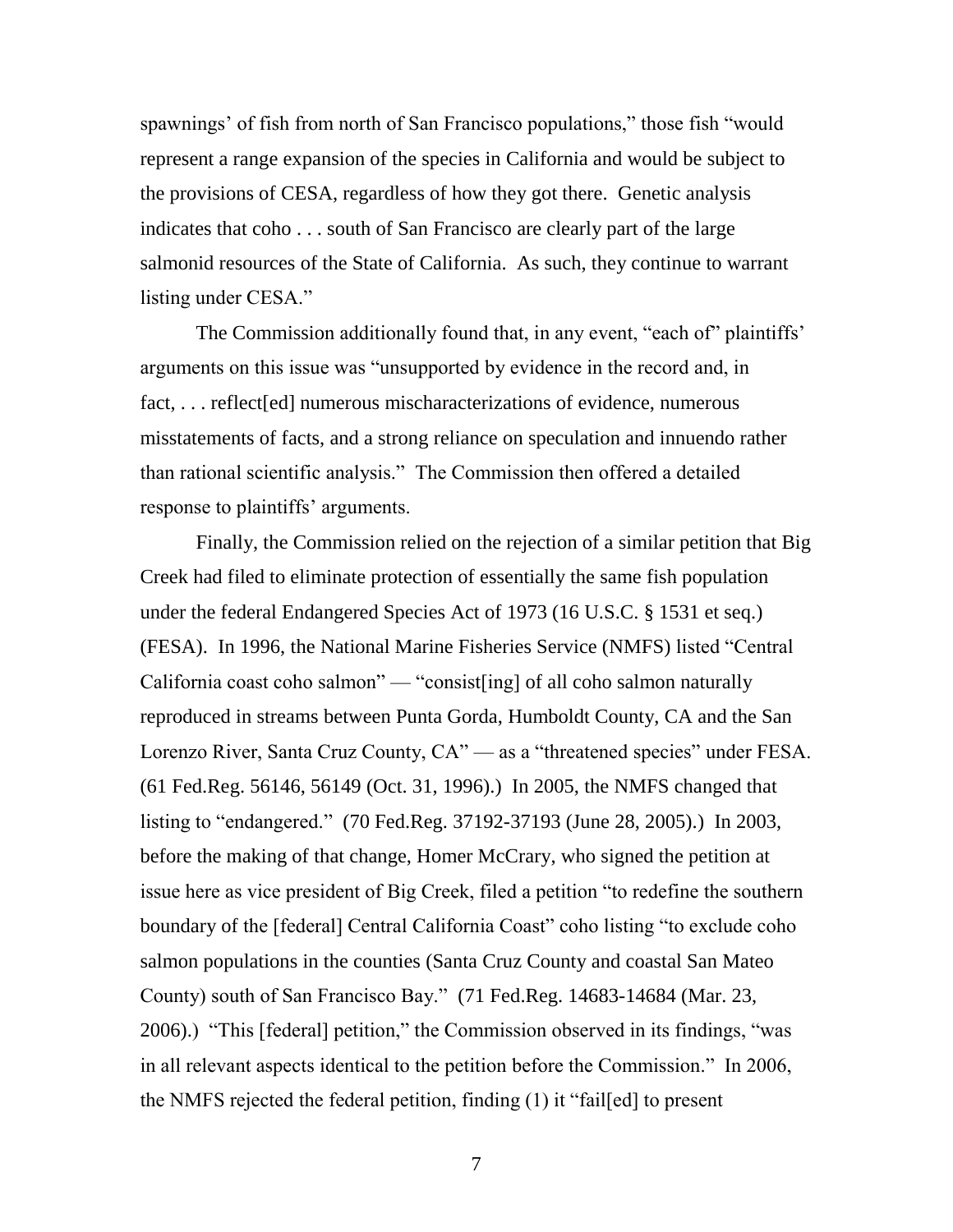substantial scientific or commercial information indicating that the petitioned action may be warranted," and (2) based on a review of "the best available scientific and other information, ... the petitioned action is not warranted." (71) Fed.Reg. 14683 (Mar. 23, 2006).) The Commission, in its findings here, stated: "[T]he thorough assessment of the record performed by NMFS and its subsequent conclusion are significant additional evidence in support of the Commission"s rejection of the petition. Furthermore, the NMFS evidentiary assessment provides further support for the Commission's assessment and conclusions regarding the credibility of the petitioners and [their] evidentiary statements."

Plaintiffs again sought writ relief in the superior court. The court granted relief, again finding that the record did not contain substantial evidence to support the Commission"s decision. Among other things, the court rejected the Commission"s view that it lacks authority "to protect less than the entire taxonomic species" and therefore must "protect the coho wherever it is found." Instead, the court ruled, the Commission "has authority and discretion to decline to provide CESA protection to coho populations south of San Francisco if they did not have a historical presence there and if their current presence is not the result of natural expansion of their range." Consistent with this ruling, the court later issued a writ of mandate ordering the Commission to set aside its decision, to accept plaintiffs' delisting petition, and "to proceed to further review as provided in sections 2074.4 *et seq.*"

On appeal, a divided court reversed the trial court's decision, the majority concluding that the petition was procedurally improper. It reasoned as follows: (1) through their petition, plaintiffs seek to attack the Commission"s 1995 and 2004 listing decisions, "challenging" their "underlying" facts and "seeking to show that there was no basis for" either; (2) under section 2076, "administrative mandamus" is the "exclusive means" for obtaining judicial review of those *final* listing decisions"; (3) a delisting petition, by contrast, "is directed to events that occur *after* the listing of the species" (italics added), and therefore "is not a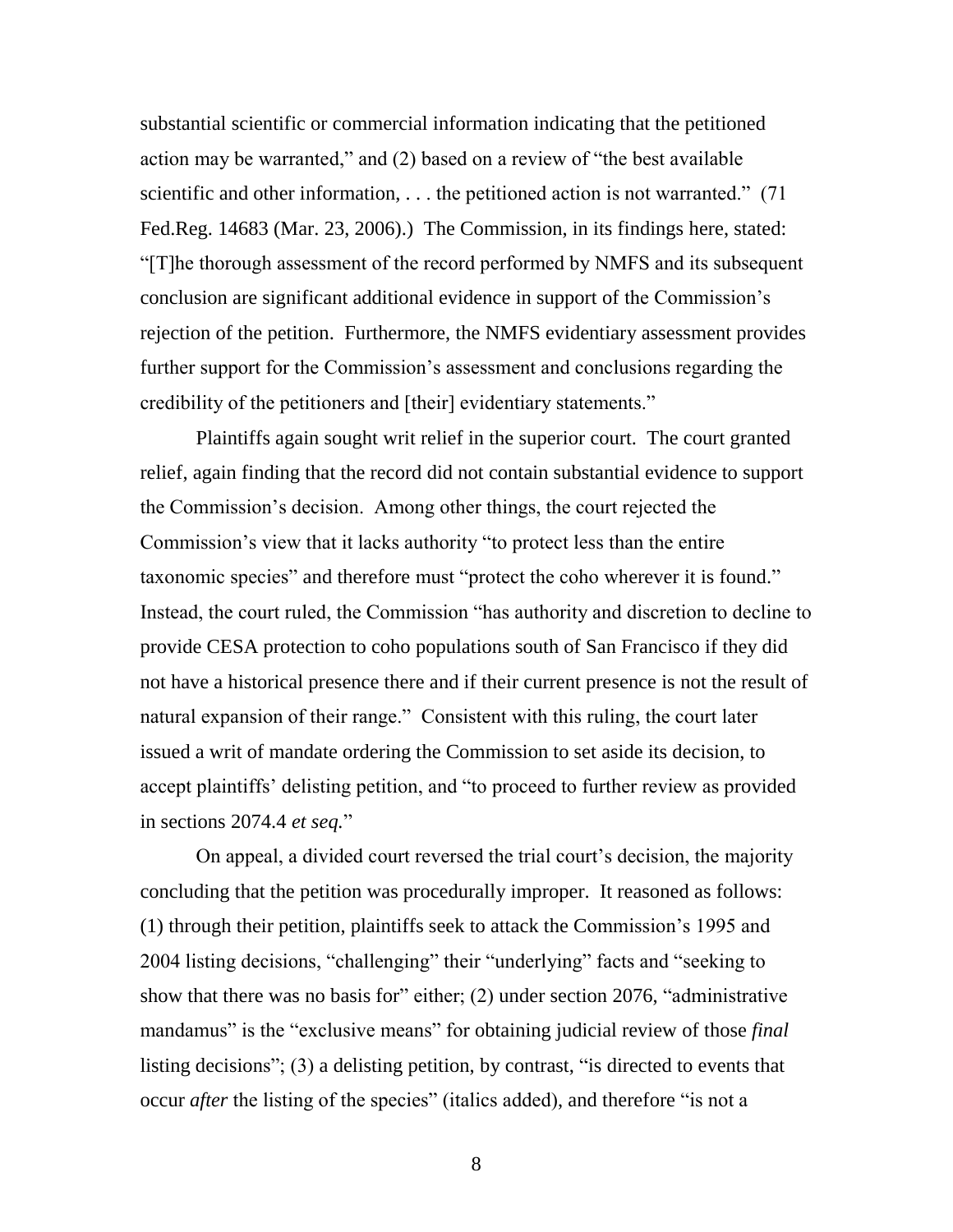means" for submitting new information "to challenge . . . the merits of a final determination"; and (4) because "a delisting petition may not be employed at all to challenge a final decision," plaintiffs" petition, which challenges the earlier decisions, "need not be reviewed at the preliminary stage." **3**

Unlike the majority, the dissent found "[n]othing in CESA" indicating that "the Commission cannot reconsider its own legislative decision because the decision is final for purposes of judicial attack." "In fact," the dissent asserted, "CESA says the opposite. It expressly authorizes the Commission to reconsider its prior listing decisions even though they may be final for purposes of judicial review. Specifically, the statute vests the Commission with authority to delist a species when it finds upon the receipt of sufficient scientific information that the 'action is warranted.'  $(\S 2070.)$ "

We granted plaintiffs' petition for review.

 $\overline{a}$ 

## **DISCUSSION**

In concluding that a delisting petition is an improper vehicle for challenging an "original listing" decision of the Commission, the Court of Appeal did not point to any provision of the Act that directly establishes this proposition. Indeed, there appears to be none. Section 2070 directs the Commission to "remove" species from the endangered species list upon finding "that the action is warranted," but does not prescribe any criteria for determining whether removal is warranted. Other CESA sections contain similar wording. (§§ 2072.3 [petition must "include sufficient scientific information that a petitioned action may be warranted"], 2073.5, subd. (a) [department must recommend whether there is "sufficient information to indicate that the petitioned action may be warranted"], 2074.2, subd. (e) [in deciding whether to accept petition for detailed review,

**<sup>3</sup>** The Court of Appeal first injected this procedural issue into the case in a request for supplemental briefs.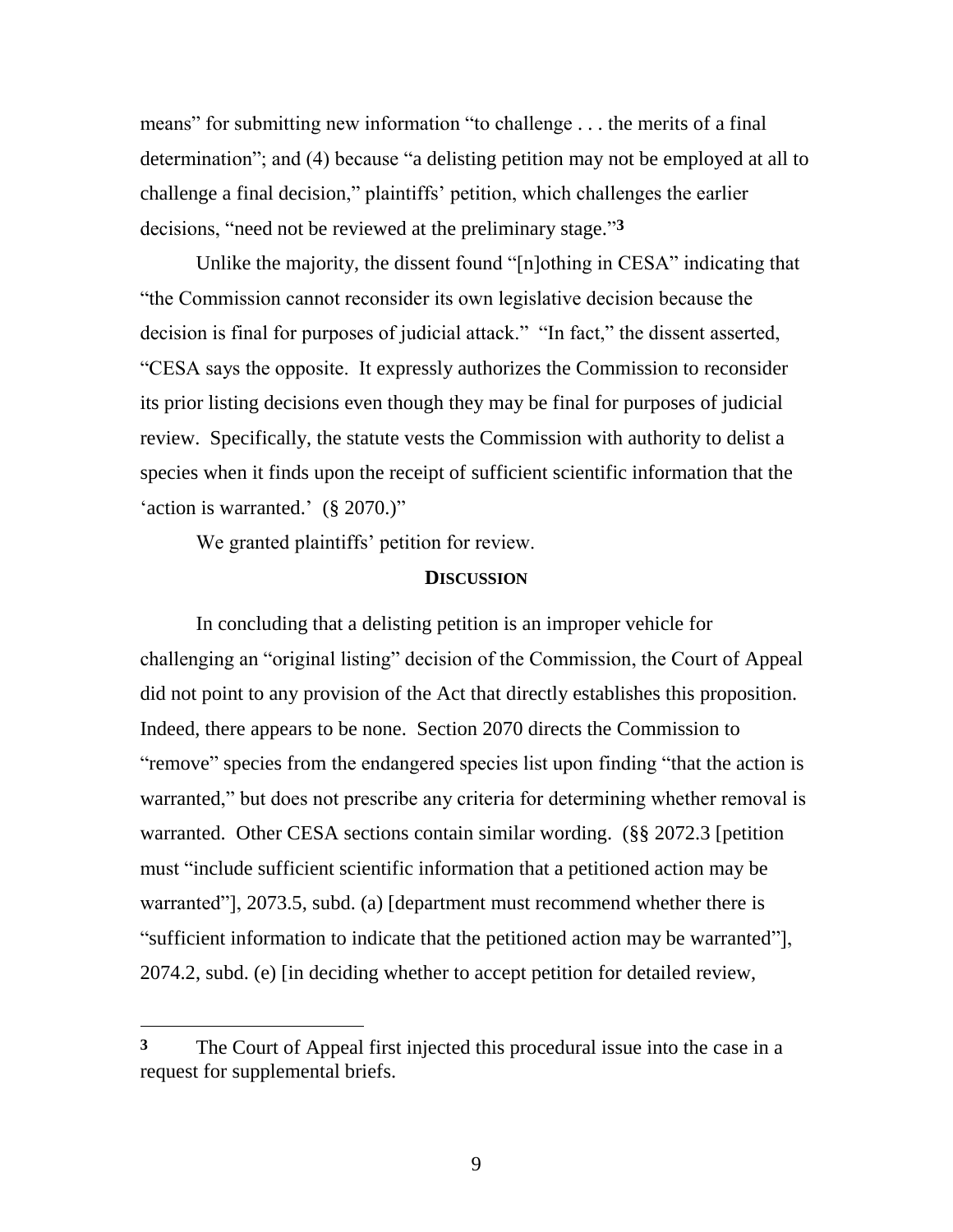Commission must determine whether there is "sufficient information to indicate that the petitioned action may be warranted"], 2075.5, subd. (e) [after detailed review of accepted petition, Commission must determine whether the action "is" or "is not warranted"].)

Instead, the Court of Appeal relied primarily on the Commission's delisting regulation, Regulations section  $670.1$ , subdivision  $(i)(1)(B)$ . That regulation, the court emphasized, focuses on whether a species"s "continued existence is *no longer* threatened by" any of the factors specified elsewhere for determining whether a species is endangered. (*Ibid*., italics added*.*) Moreover, the court reasoned, "all of" the specified factors — "[p]resent or threatened modification or destruction of its habitat," "[o]verexploitation," "[p]redation," "[c]ompetition," "[d]isease," "[o]ther natural occurrences or human-related activities" (Regs. § 670.1, subd. (i)(1)(A)) — "relate to the present condition of the species." Therefore, the court concluded, the regulation "embodie[s]" the "requirement" that a delisting petition be "directed to events that occur after the listing of the species." Secondarily, the court emphasized that the periodic, five-year species review CESA requires the Department to conduct "is limited to the "present" condition of the species, whether "*the conditions that led to the original listing are still present*," " and must "include a review of the identification of the habitat that may be essential to the *continued existence* of the species." (§ 2077, subd. (a), italics added.)

Plaintiffs argue the Court of Appeal incorrectly limited the scope of a delisting petition. In their view, although a petition may not "assert[] merely that an initial listing decision was wrong *based on the record before the Commission*," it may, "consistent with the statutory design," "alleg[e], in substance, that the Commission's prior findings need to be reconsidered in light of new evidence." CESA, plaintiffs assert, "does not purport to limit the application of advances in scientific understanding in any way," but "contemplates" that the Commission's decisions are "always subject to revision in light of increasing scientific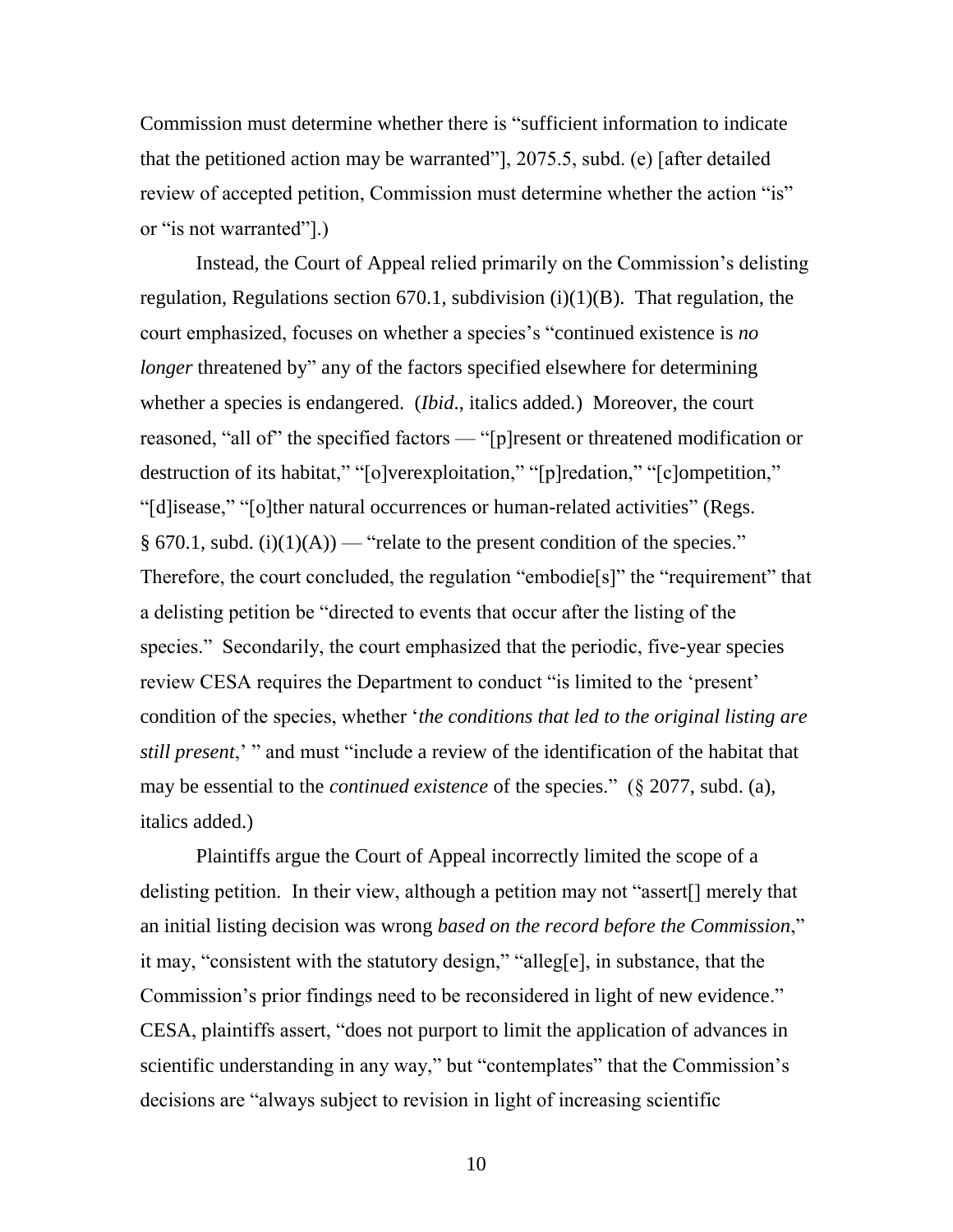understanding. For example, the [D]epartment . . . may recommend to the Commission that it delist a species at any time. (§ 2072.7.) In general, the Commission"s decisionmaking is to be based on "the best scientific information available' ( $\S$ § 2074.6  $\&$  2077), language that reflects legislative recognition that information and scientific understanding [are] subject to change, and the Commission's decisions ought to evolve along with scientific understanding." Notably, the Commission agrees with plaintiffs that the Court of Appeal erred, and that a delisting petition may, based on new evidence, challenge an earlier listing decision.**4**

We agree with the parties that the Court of Appeal erred. As noted above, no provision of CESA directly establishes that the Commission may not base a decision to delist on new evidence showing that the listed species does not qualify for listing. As plaintiffs emphasize, CESA contains three different mechanisms for revisiting listing decisions: (1) "an interested person may petition the [C]omission to . . . remove a species from" the list of endangered species  $(\S 2071)$ ; (2) "[t]he [D]epartment may, in the absence of a petition from an interested party, recommend to the [C]ommission that it . . . remove a species from" the list (§ 2072.7); and (3) "[t]he [D]epartment shall review species listed as an endangered species . . . every five years to determine if the conditions that led to the original listing are still present" ( $\S 2077$ , subd. (a)). Notably, the provision requiring review every five years states: "Notwithstanding any other provision of this section, the [C]ommission or the [D]epartment may review a species *at any time based upon a petition or upon other data available to the* [*D*]*epartment and the* [*C*]*ommission*." (§ 2077, subd. (d), italics added.) It also requires the Department to base the periodic review on "the best scientific information

<sup>&</sup>lt;sup>4</sup> The Commission argued below that plaintiffs' petition did not offer new evidence. In this court, the Commission "assumes *arguendo* that the petition did contain . . . new information." We therefore do not address that question.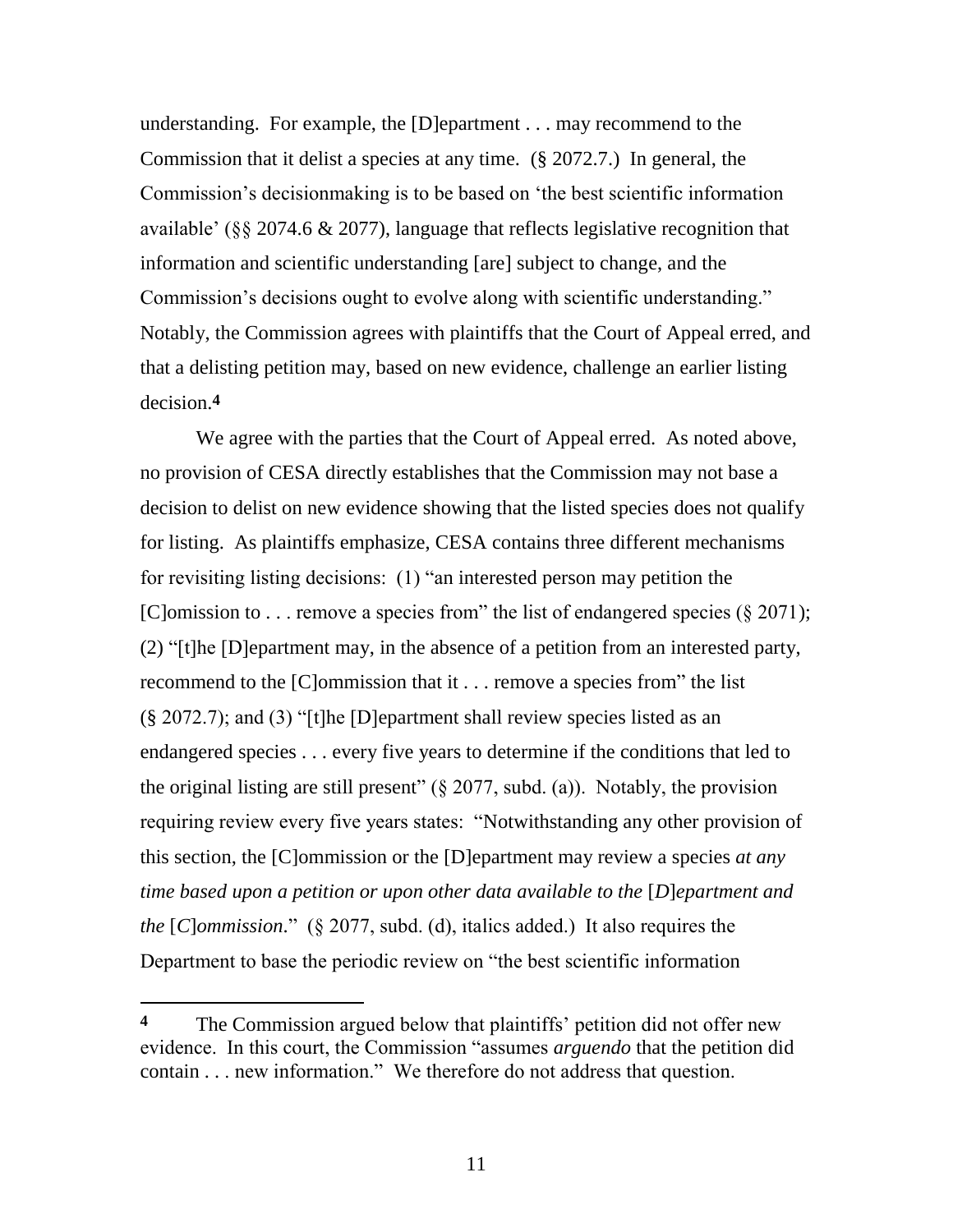available to the [D]epartment."  $(\S$  2077, subd. (a).) A similar requirement appears in section 2074.6, subdivision (a), which states that the Department, in evaluating an accepted delisting petition and recommending whether the petitioned action is warranted, shall base its recommendation on "the best scientific information available." Plaintiffs persuasively argue that this language appears to "reflect[] legislative recognition that information and scientific understanding [are] subject to change," and legislative intent that "the Commission"s decisions ought to evolve along with scientific understanding."

Also significant is section 2072.3, which sets forth the requirements a petition must satisfy for acceptance. "[A]t a minimum," the section begins, the petition "shall . . . include sufficient scientific information that a petitioned action may be warranted." (*Ibid*.) The section then lists specific information the petition "shall include": population trend, range, distribution, abundance, life history, factors affecting the population"s ability to survive and reproduce, degree and immediacy of the threat, impact of existing management efforts, suggestions for future management, availability and sources of information, kind of habitat necessary for species survival, and a detailed distribution map. The section then ends by making this list *nonexhaustive*, stating broadly that "[t]he petition shall also include . . . any other factors that the petitioner deems relevant." (*Ibid*.) Collectively, these provisions support plaintiffs" assertion that using a delisting petition to challenge a listing decision based on new evidence would be "consistent with" CESA's "design."

The state regulation on which the Court of Appeal relied — Regulations section 670.1 — offers scant support for a contrary conclusion. In relevant part, it first provides that "[a] species shall be listed as endangered or threatened . . . if the Commission determines that its continued existence is in serious danger or is threatened by any one or any combination of the following factors: [¶] 1. Present or threatened modification or destruction of its habitat; [¶] 2. Overexploitation; [¶] 3. Predation; [¶] 4. Competition; [¶] 5. Disease; or [¶] 6. Other natural occurrences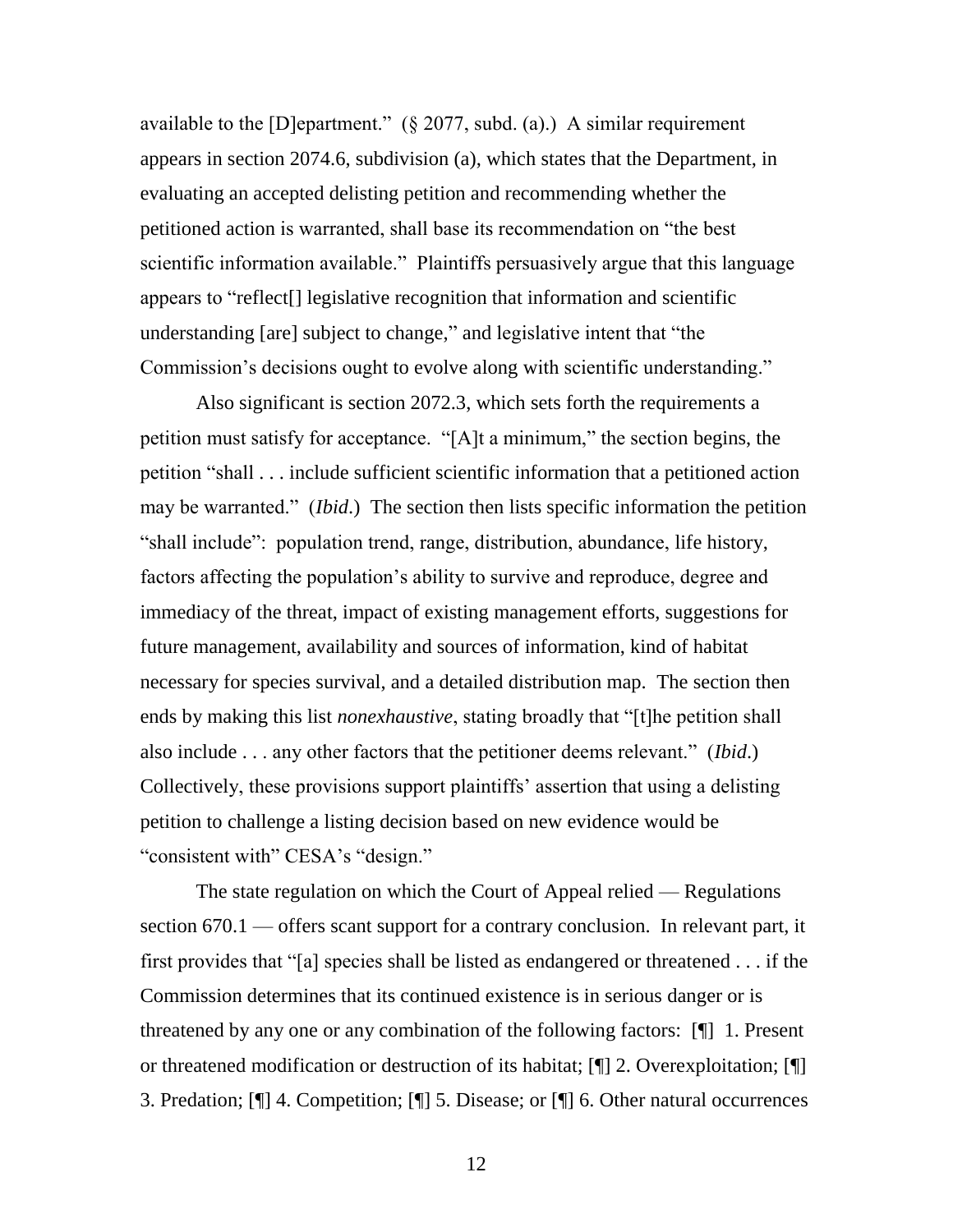or human-related activities." (Regs.  $\S 670.1$ , subd. (i)(1)(A), italics added.) The next provision provides that "[a] species may be delisted as endangered or threatened . . . if the Commission determines that its continued existence is *no longer threatened* by any one or any combination of the factors provided in subsection (i)(1)(A) above." (*Id.*, § 670.1, subd. (i)(1)(B), italics added.) We do not agree with the Court of Appeal that this provision's use of the phrase "no longer threatened" *(ibid.)* was intended to preclude delisting where new evidence shows that the species never qualified as endangered, and to permit consideration only of "events that occur after the listing of the species." Our conclusion is consistent with the view of the Commission — which promulgated the regulation — that it may, pursuant to a delisting petition offering new evidence to challenge "a prior listing decision," delist an "entire 'species' based on a determination of [its] biological status." In light of the considerations discussed above — the Act"s language, structure, and legislative history — the language of the regulation cannot carry the weight the Court of Appeal gave it.

Nor can the language of section 2077, subdivision (a), on which the Court of Appeal secondarily relied. As noted above, that section requires the Department to "review species listed as an endangered species . . . every five years to determine if the conditions that led to the original listing are still present." (*Ibid*.) Given that CESA reflects "the policy of the state to conserve, protect, restore, and enhance any endangered species" (§ 2052), it makes abundant sense to provide for automatic periodic review of whether "the conditions that led to the original listing are still present" (§ 2077, subd. (a)). At the same time, it would *not* make sense to provide for *automatic* periodic *reconsideration* of the Commission"s *initial* listing decision. Instead, it would be more sensible to allow for such reconsideration if and when "an interested person" gathers new evidence and puts it before the Commission through a petition "to remove a species from" the endangered species list pursuant to section 2071. Consistent with this view, as noted above, subdivision (d) of section 2077 states that notwithstanding the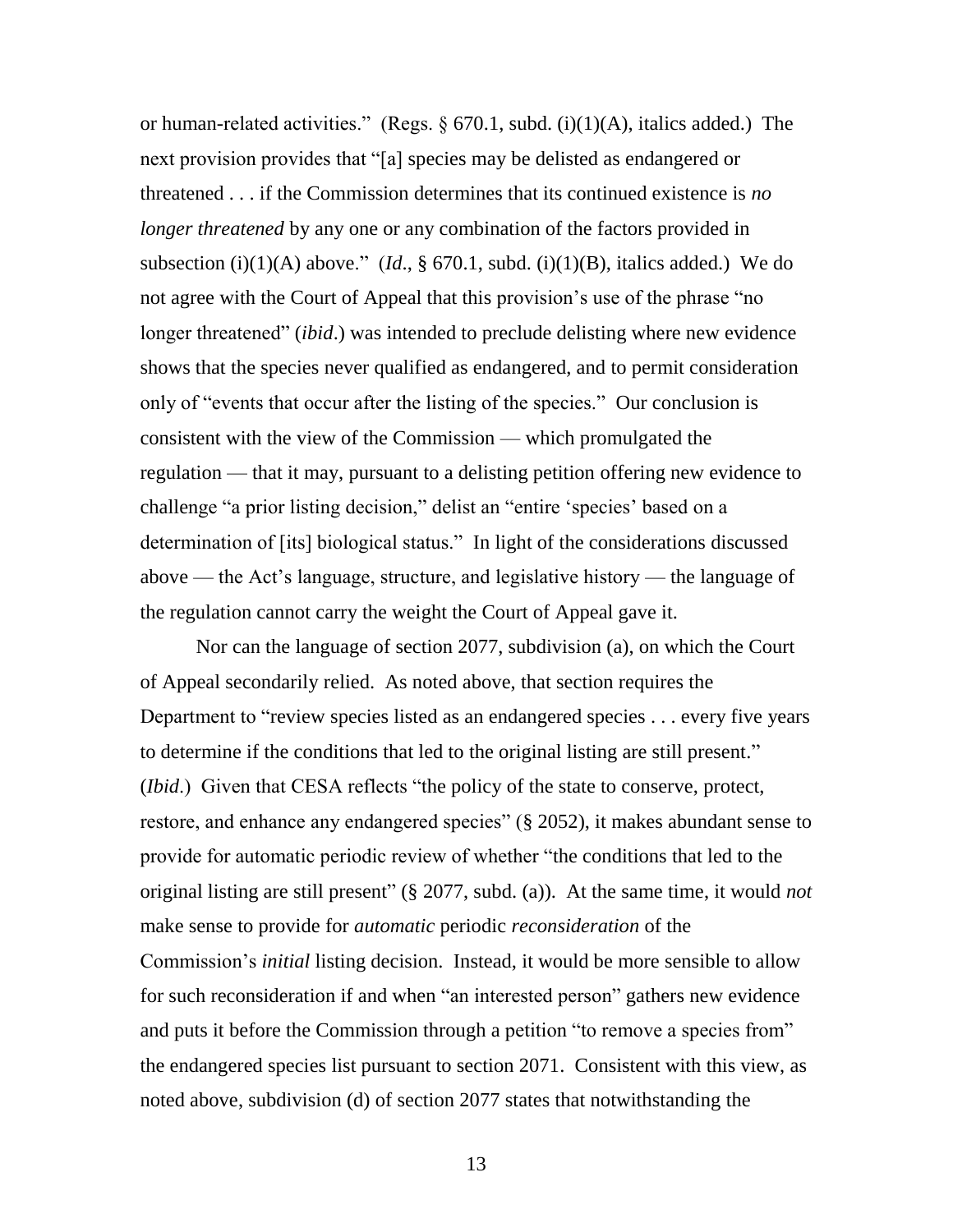automatic periodic review provision, "the [C]ommission or the [D]epartment may review a species at any time based upon a petition or upon other data available to the [D]epartment and the [C]ommission." Thus, as to the question now before us, unlike the Court of Appeal, we find no significance in the fact that the automatic periodic review refers to "the present condition of the species" rather than to the merits of the initial listing decision.

Although the parties agree that CESA allows a delisting petition to challenge, based on new evidence, an earlier listing decision, many points of disagreement remain between them regarding CESA"s meaning, including the following: (1) does the term "native species" in the definition of "endangered species" (§ 2062) mean "native to the area" in which the species is listed, as plaintiffs assert, or "indigenous to California," as the Commission claims; (2) does the term "range" in that definition (*ibid*.) mean "historic," "native," and "natural range," as plaintiffs argue, or "present range," as the Commission contends; and (3) when a species is listed as endangered — here, "Coho salmon . . . south of Punta Gorda (Humboldt County)" (Regs., § 670.5, subd.  $(a)(2)(N)$ ) — under what circumstances, if any, does CESA permit the Commission to delist only a portion of the listed species — here, coho south of San Francisco — i.e., to carve out a population included in the listed species and remove it from CESA"s protections? The parties raised these issues below, but the Court of Appeal did not address them in light of its procedural ruling. Nor did the Court of Appeal address the parties" disagreement over whether plaintiffs" evidence substantiates their claim that coho are not native to the streams south of San Francisco and cannot survive in those streams without hatchery support. Given our reversal of the procedural ruling, it is appropriate to remand the matter for the Court of Appeal to consider these unresolved issues in the first instance, should it find their resolution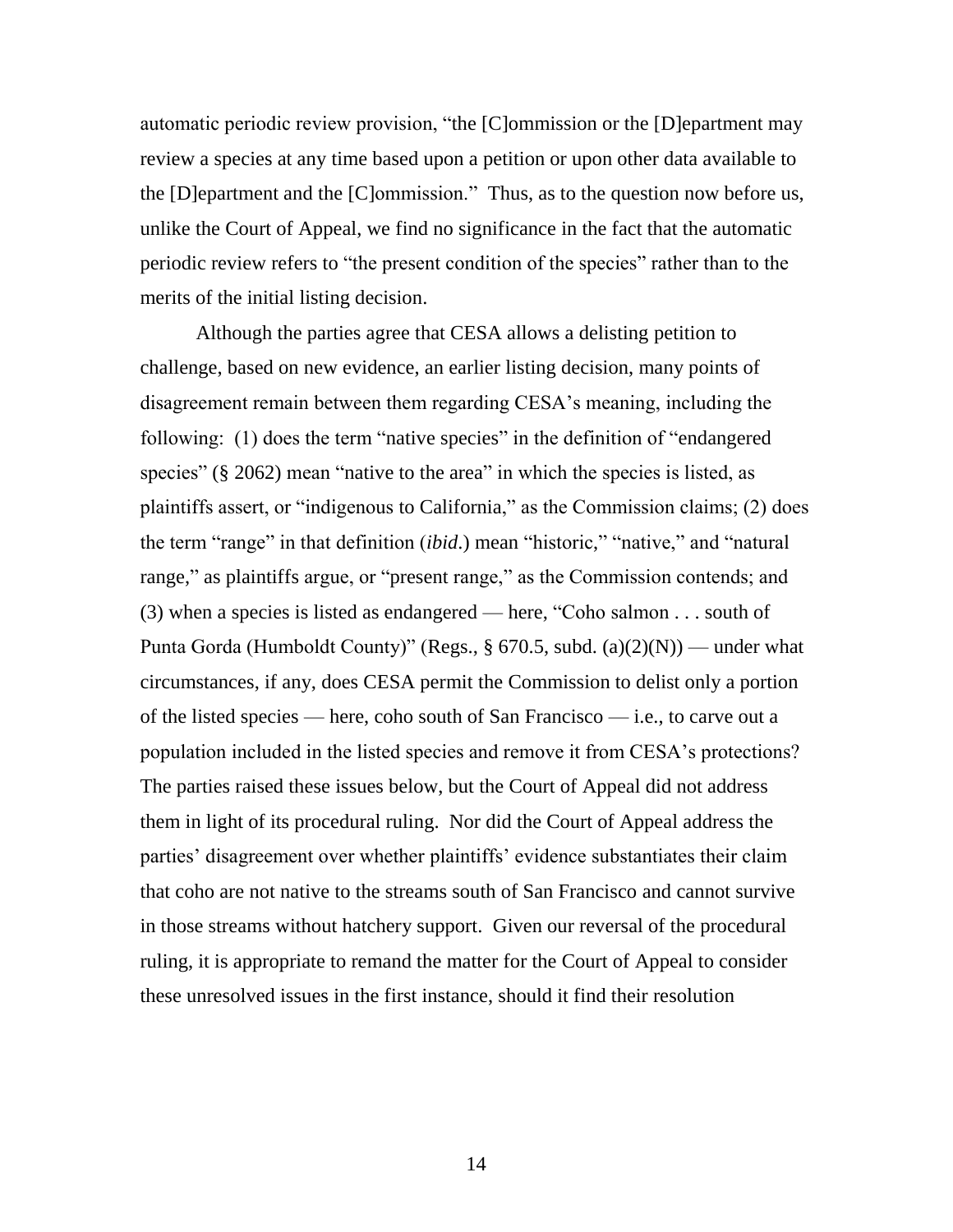necessary.**5** (See *Hamilton v. Asbestos Corp., Ltd.* (2000) 22 Cal.4th 1127, 1149 ["It is appropriate to remand for the Court of Appeal to resolve . . . in the first instance" issues raised below that the court "did not reach because of its holdings" on other issues].)

### **DISPOSITION**

For reasons stated above, we reverse the Court of Appeal"s judgment and remand the matter for further proceedings consistent with this opinion.

**CHIN, J.**

**WE CONCUR:**

**CANTIL-SAKAUYE, C. J. WERDEGAR, J. CORRIGAN, J. LIU, J. CUÉLLAR, J. KRUGER, J.**

**<sup>5</sup>** Although these issues appear to be within the scope of our order granting review, we "need not decide every issue the parties raise or the court specifies." (Cal. Rules of Court, rule 8.516(b)(3).)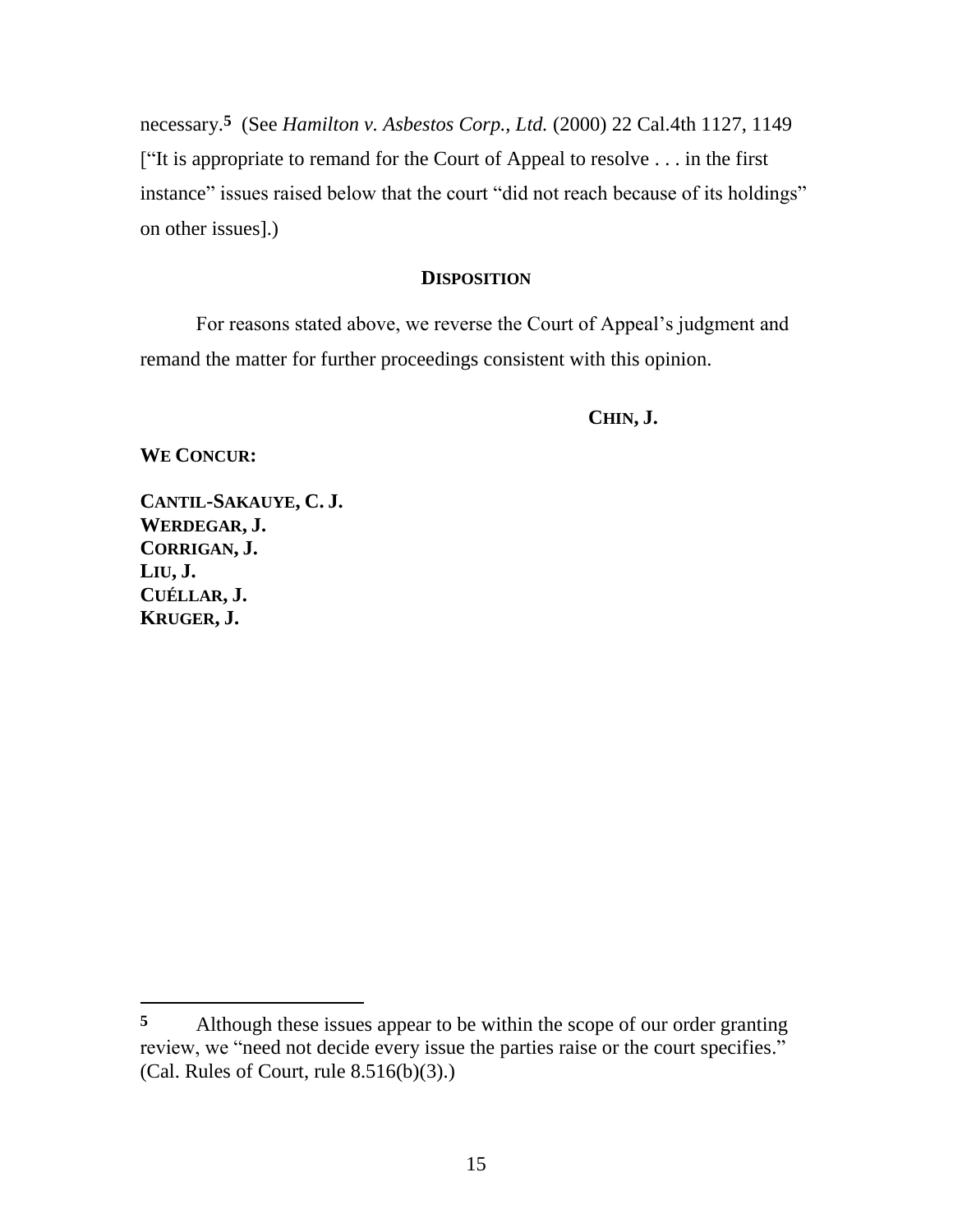*See next page for addresses and telephone numbers for counsel who argued in Supreme Court.*

**\_\_\_\_\_\_\_\_\_\_\_\_\_\_\_\_\_\_\_\_\_\_\_\_\_\_\_\_\_\_\_\_\_\_\_\_\_\_\_\_\_\_\_\_\_\_\_\_\_\_\_\_\_\_\_\_\_\_\_\_\_\_\_\_\_\_\_\_\_\_\_\_\_\_\_\_\_\_\_\_\_\_**

**\_\_\_\_\_\_\_\_\_\_\_\_\_\_\_\_\_\_\_\_\_\_\_\_\_\_\_\_\_\_\_\_\_\_\_\_\_\_\_\_\_\_\_\_\_\_\_\_\_\_\_\_\_\_\_\_\_\_\_\_\_\_\_\_\_\_\_\_\_\_\_\_\_\_\_\_\_\_\_\_\_\_**

**\_\_\_\_\_\_\_\_\_\_\_\_\_\_\_\_\_\_\_\_\_\_\_\_\_\_\_\_\_\_\_\_\_\_\_\_\_\_\_\_\_\_\_\_\_\_\_\_\_\_\_\_\_\_\_\_\_\_\_\_\_\_\_\_\_\_\_\_\_\_\_\_\_\_\_\_\_\_\_\_\_\_**

**\_\_\_\_\_\_\_\_\_\_\_\_\_\_\_\_\_\_\_\_\_\_\_\_\_\_\_\_\_\_\_\_\_\_\_\_\_\_\_\_\_\_\_\_\_\_\_\_\_\_\_\_\_\_\_\_\_\_\_\_\_\_\_\_\_\_\_\_\_\_\_\_\_\_\_\_\_\_\_\_\_\_**

**Name of Opinion** Central Coast Forest Association v. Fish and Game Commission

**Unpublished Opinion Original Appeal Original Proceeding Review Granted** XXX 211 Cal.App.4th 1433 **Rehearing Granted**

**Opinion No.** S208181 **Date Filed:** February 27, 2017

**Court:** Superior **County:** Sacramento **Judge:** Gail D. Ohanesian\*

#### **Counsel:**

Edmund G. Brown, Jr., and Kamala D. Harris, Attorneys General, Mary E. Hackenbracht, Kathleen A. Kenealy and Robert W. Byrne, Assistant Attorneys General, Sara J. Russell, Gavin G. McCabe, Tara L. Mueller and Cecilia L. Dennis, Deputy Attorneys General, for Defendant and Appellant.

Deborah A. Sivas, Robb W. Kapla and Molly Loughney for Environmental Law Clinic, Center for Biological Diversity, Turtle Island Restoration Network, California Trout, Central Coast Forest Watch and Lompico Watershed Conservancy as Amici Curiae on behalf of Defendant and Appellant.

Murphy & Buchal and James L. Buchal for Plaintiffs and Respondents.

Damien M. Schiff and Anthony L. Francois for Pacific Legal Foundation as Amicus Curiae on behalf of Plaintiffs and Respondents.

\*Retired judge of the Sacramento Superior Court, assigned by the Chief Justice pursuant to article VI, section 6 of the California Constitution.